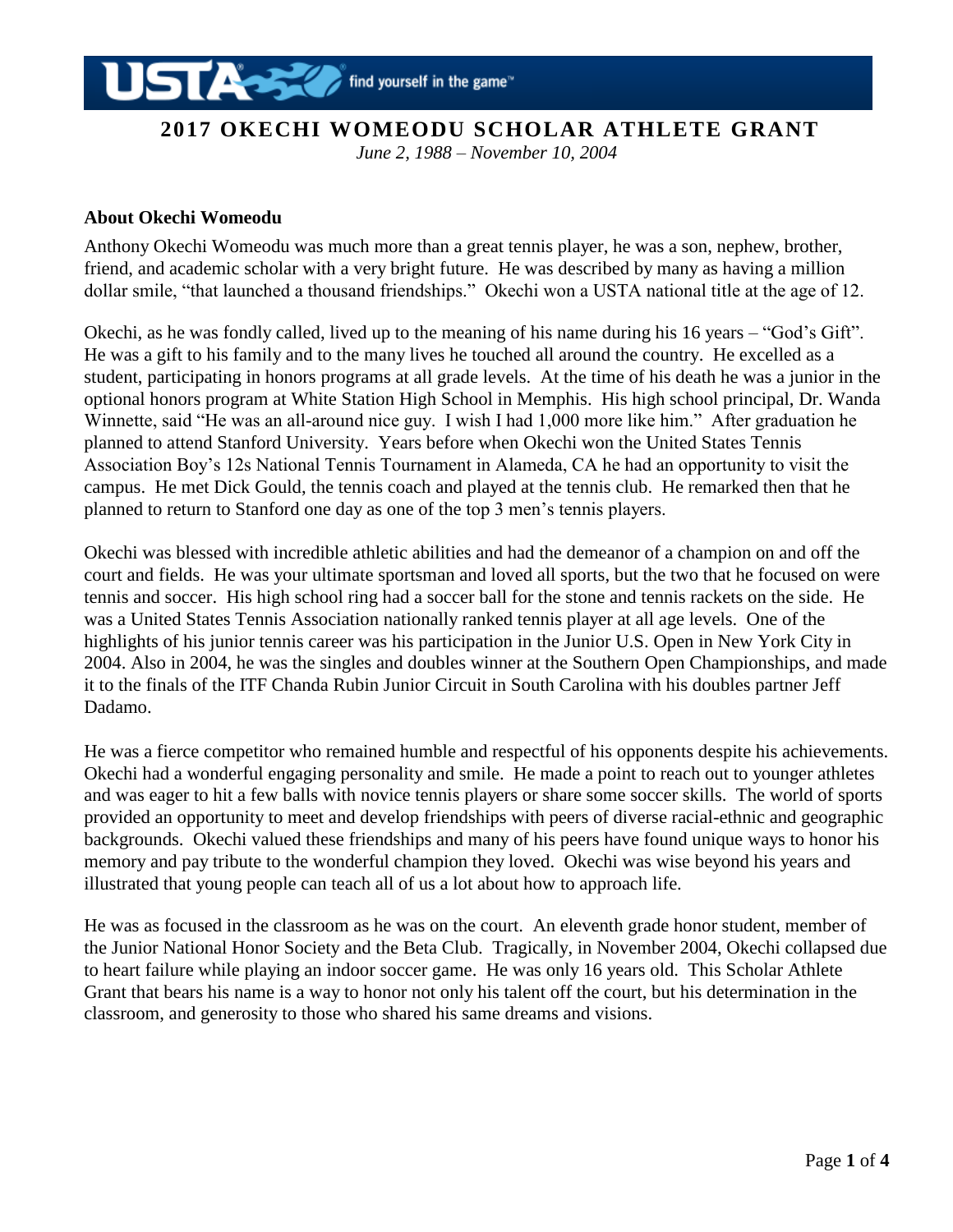# **2017 OKECHI WOMEODU SCHOLAR ATHLETE GRANT Objectives and Requirements**

## **OBJECTIVES:**

- 1. Honor the memory, life, and achievements of this exceptional young man, who otherwise would have had a very promising future, on and off the court.
- 2. Reward tennis players who work to excel as much in the classroom as in sports.
- 3. Widen the net of opportunities to young players who aspire to excellence in competitive tennis.
- 4. Assure the careful nurturing of young players who may be candidates for USTA Player Development Programs.
- 5. Demonstrate the USTA resolve and commitment to diversity and inclusion in tennis.

## **REQUIREMENTS:**

- For consideration the player must be:
	- 1. A United States Citizen
	- 2. An African-American male
	- 3. Between the ages of 12-18 years old
- The applicant must have a **grade point average of 3.0** or higher.
- One copy of *official high school transcript* (or home school transcript) is required.
- One Letter of Recommendation about the applicant's leadership ability is required.
- A recent photograph of the applicant is required.
- The applicant must submit a brief, type-written essay stating how they embody the tenacity, courage, and leadership qualities demonstrated by Okechi Womeodu.

### **ONE GRANT WILL BE AWARDED per year in the amount of \$750, for training expenses\*.**

\*Training expenses include, but are not limited to, developmental training, coaching, facility usage, equipment, apparel, supplies, travel and room/board.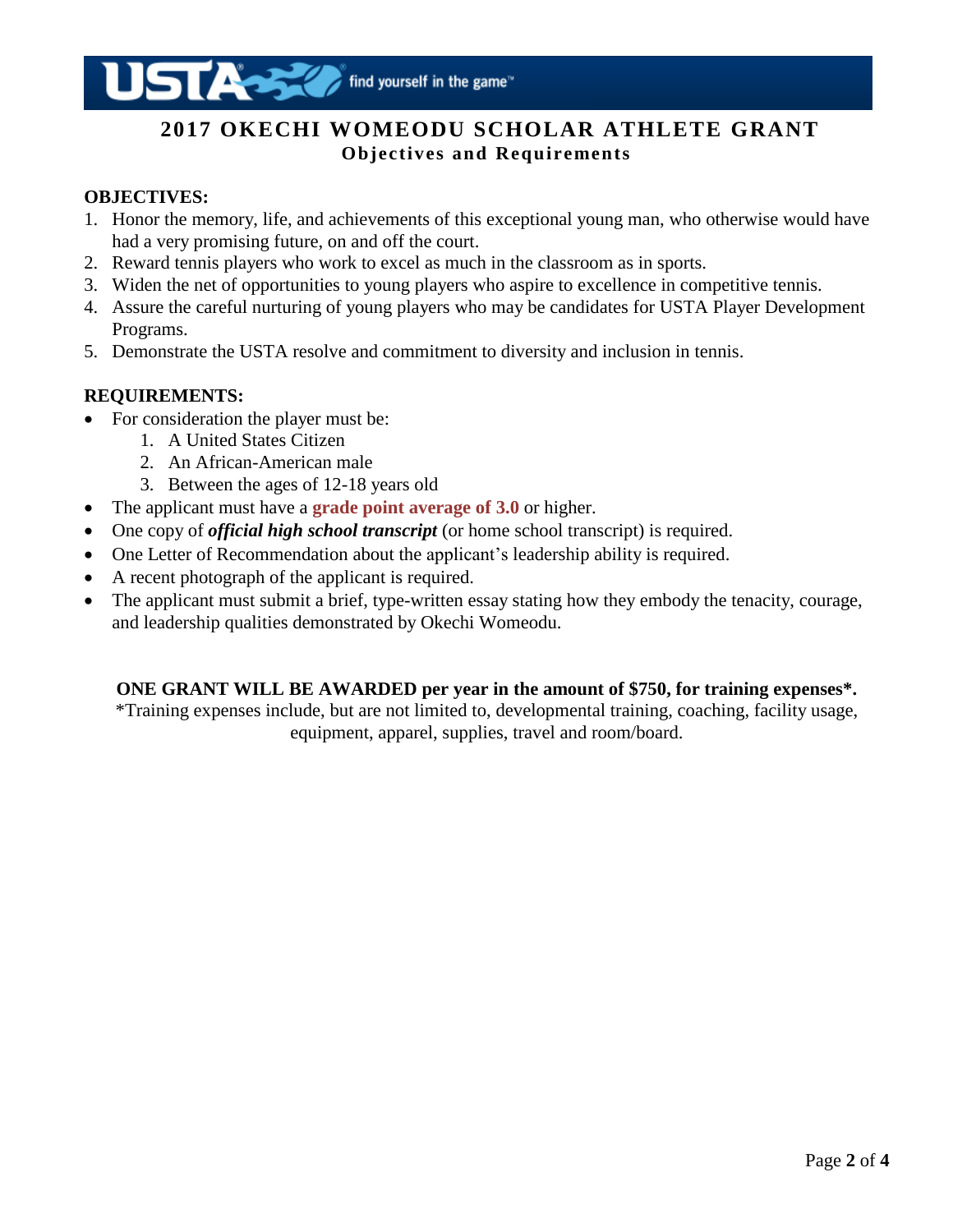

## **2017 OKECHI WOMEODU SCHOLAR ATHLETE GRANT Application**

| <i>CONFIDENTIAL</i> (To be completed by parents if under 18)     |  |  |  |  |
|------------------------------------------------------------------|--|--|--|--|
|                                                                  |  |  |  |  |
|                                                                  |  |  |  |  |
|                                                                  |  |  |  |  |
|                                                                  |  |  |  |  |
|                                                                  |  |  |  |  |
|                                                                  |  |  |  |  |
|                                                                  |  |  |  |  |
| <b>Race/Ethnicity</b>                                            |  |  |  |  |
| African-American/Black (Not Hispanic or Latino): _______________ |  |  |  |  |
|                                                                  |  |  |  |  |
|                                                                  |  |  |  |  |
|                                                                  |  |  |  |  |
|                                                                  |  |  |  |  |
|                                                                  |  |  |  |  |
|                                                                  |  |  |  |  |
|                                                                  |  |  |  |  |
|                                                                  |  |  |  |  |
|                                                                  |  |  |  |  |
|                                                                  |  |  |  |  |
|                                                                  |  |  |  |  |
|                                                                  |  |  |  |  |
|                                                                  |  |  |  |  |
|                                                                  |  |  |  |  |
|                                                                  |  |  |  |  |

### **Please note:**

- Email addresses shall not be used for any other purpose unless we receive consent from the applicant or from his/her legal guardian.
- Decisions will be announced in March 2017.